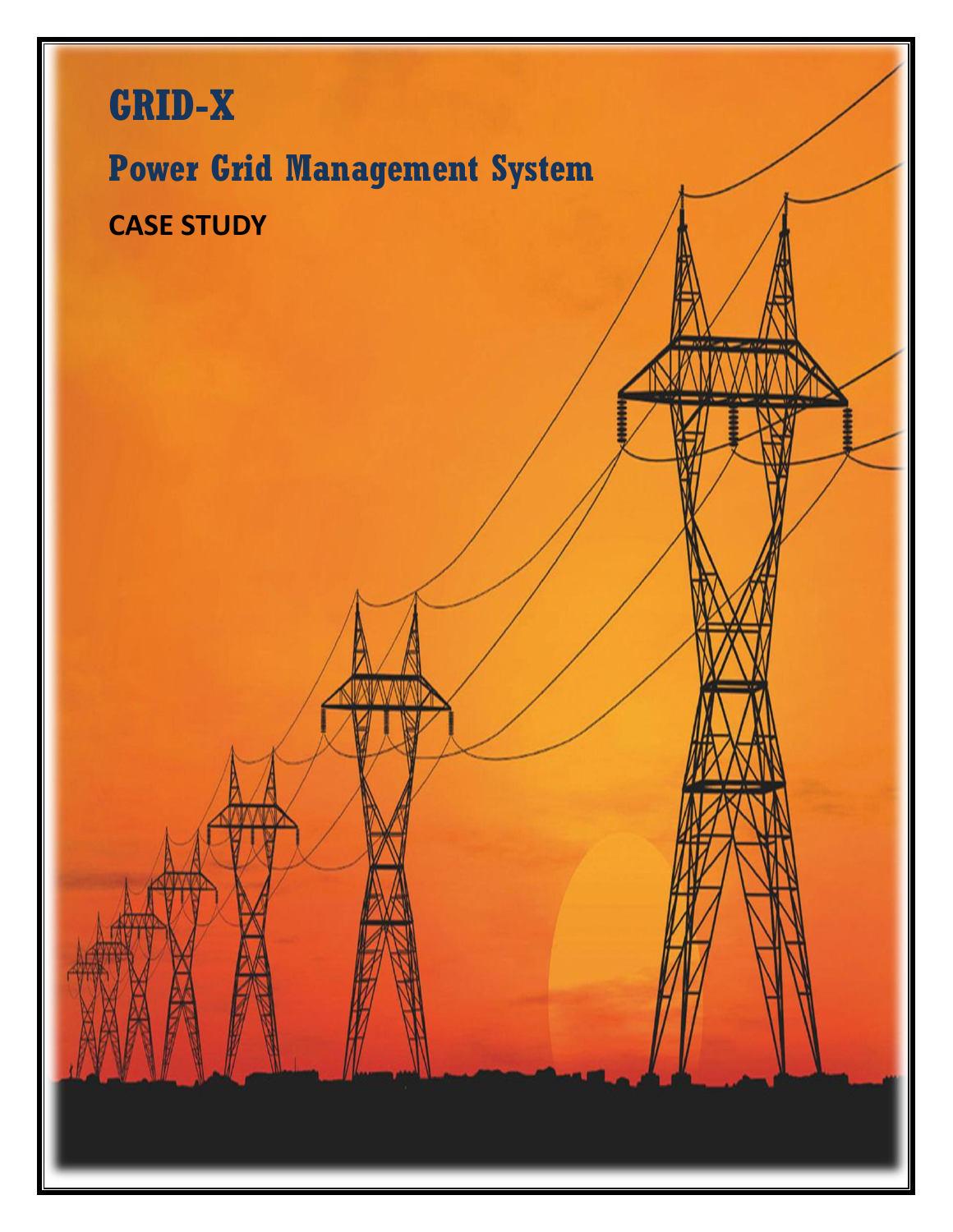#### **INTRODUCTION**

**The distribution network is the unsung hero of the electric grid. It is the largest part of a complex network, Due to its size, this portion of the grid has remained largely unmonitored and that has led to reliability issues attributing to outages occurring on the distribution network. As aging assets start to break down, it becomes impossible to troubleshoot grid health without real-time data. And, without situational awareness and real-time intelligence, it becomes nearly impossible for grid operators to bring the electric grid into the 21st century.**

#### **GRID X- Our solution for GMS**



**The grid topology needs to adapt and shift from a centralized source to a distributed topology that can absorb different energy sources in a dynamic way. There is a need to track real time energy consumption and demand to the energy supply for that we are employing our solution GRID X.**

- **Deployment of more remote sensing equipment capable of measuring monitoring and communicating energy data that can be used to implement a self-healing grid.**
- **Integrating new modern tools and technologies for transmission and distribution.**
- $\checkmark$  Incorporate extensive capacity, rapid, centralized communications superior **diagnostics, and feedback control that rapidly return the system to a stable state after interruption or instability.**
- **The level of self-monitoring and decision making.**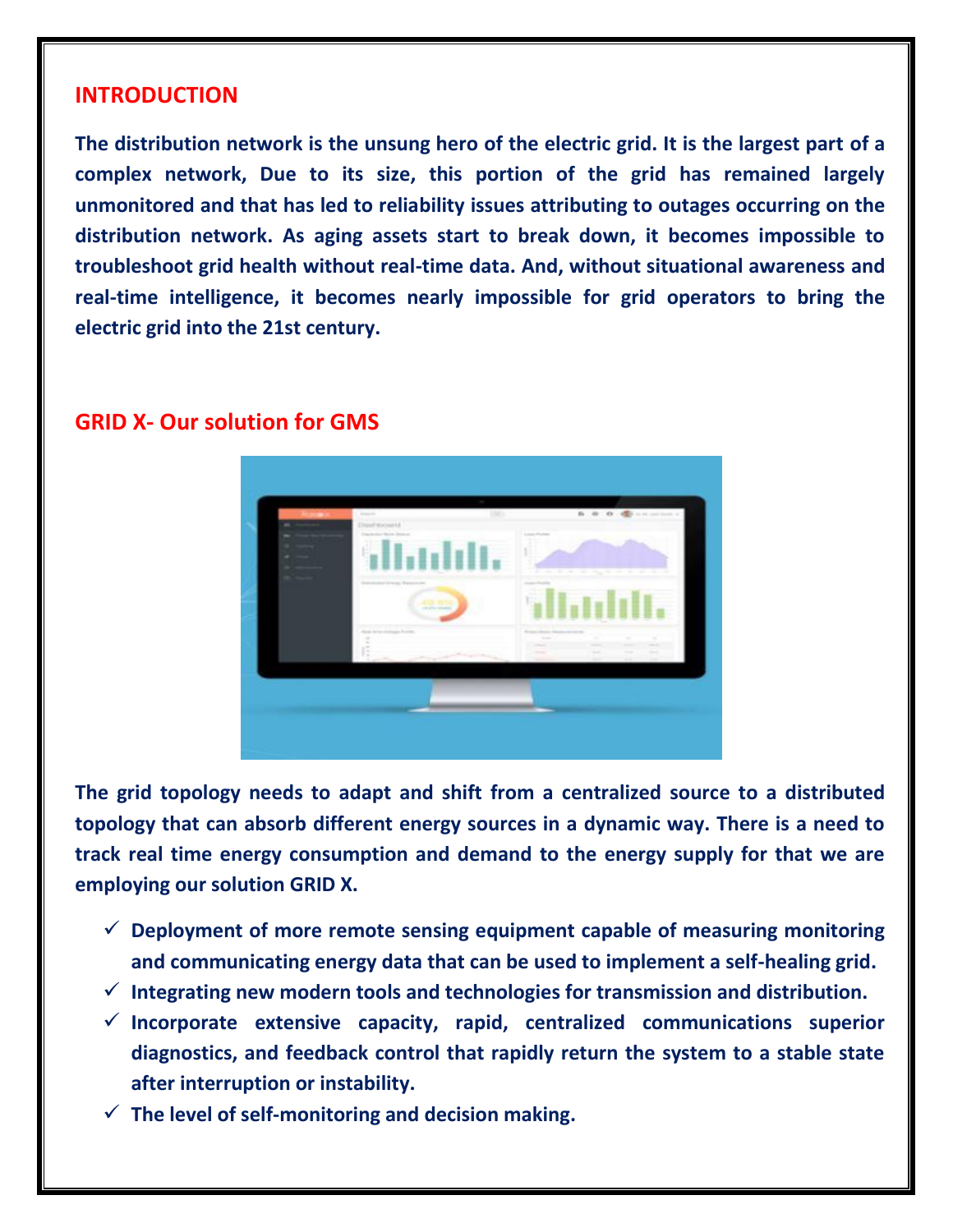

## **With GMS (Grid-X), you can do the following:**

- **Sensors, remote diagnostics and parameter settings**
- **User Interface (UI) and visualization tools**
- **Reporting dashboards and alarms**
- **Analytics functions to filter out or suppress data before it is passed to higher level systems**
- **An archive database of waveforms and fault events, available anytime to your engineers for post-event analysis**
- **Fault detection and location with predictive grid analytic**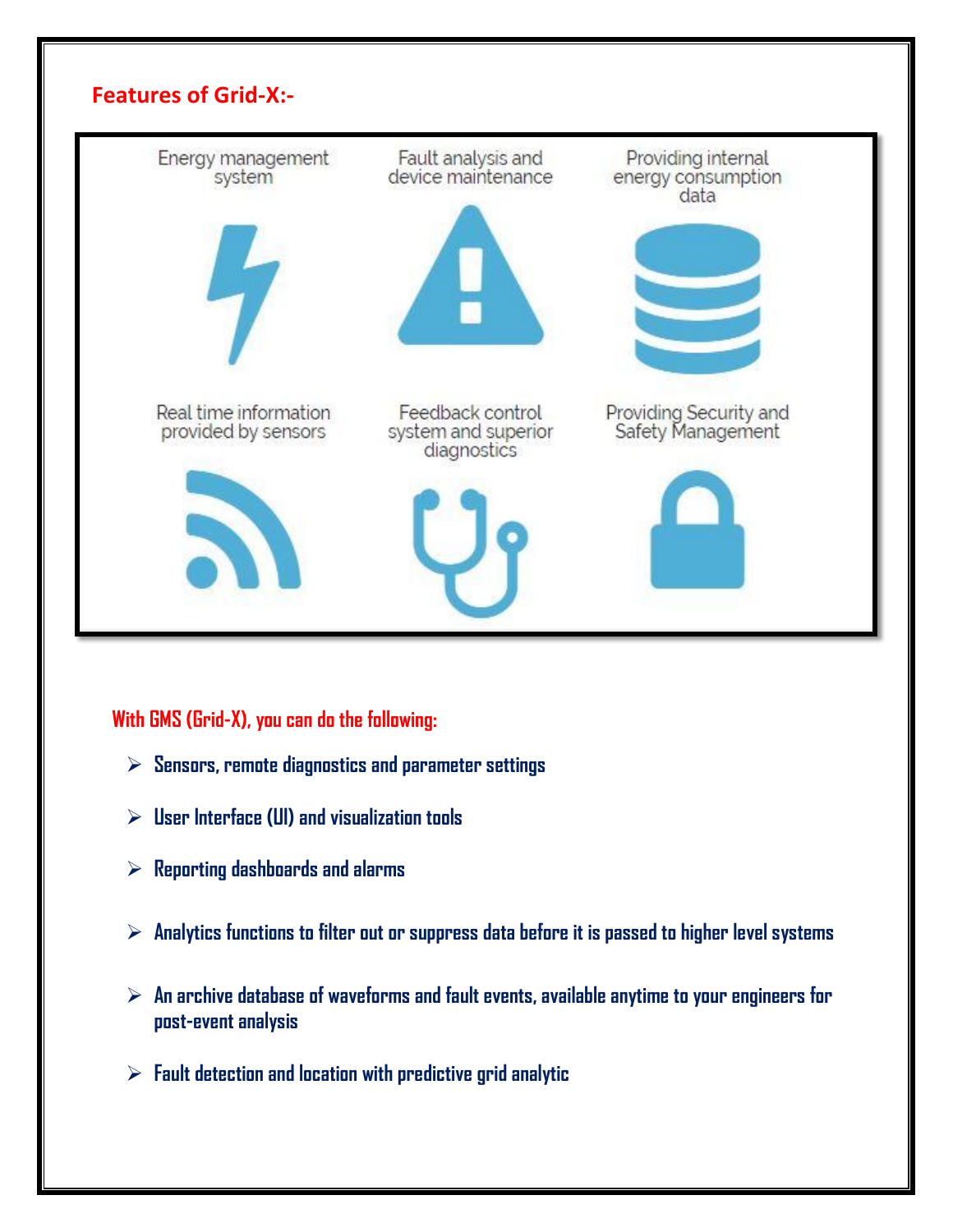## **GRID-X BENEFITS**

- **Improving Power Reliability and Quality**
	- **Better monitoring using sensor networks and communications**
	- **Better and faster balancing of supply and demand**
- **Minimizing the Need to Construct Back-up (Peak Load) Power Plants**
	- **Better demand side management**
	- **The use of advanced metering infrastructures**
- **Enhancing the capacity and efficiency of existing electric grid**
	- **Better monitoring using sensor networks and communications**
	- **Consequently, better control and resource management in real-time**
- **Improving Resilience to Disruption and Being Self-Healing**
	- **Better monitoring using sensor networks and communications**
	- **Distributed grid management and control**
- **Expanding Deployment of Renewable and Distributed Energy Sources**
	- **Better monitoring using sensor networks and communications**
	- **Consequently, better control and resource management in real-time**
	- **Better demand side Management**
	- **Better renewable energy forecasting models**
- **Automating maintenance and operation**
	- **Better monitoring using sensor networks and communications**
	- **Distributed grid management and control**
- **Increasing consumer choice**
	- **The use of advanced metering infrastructure**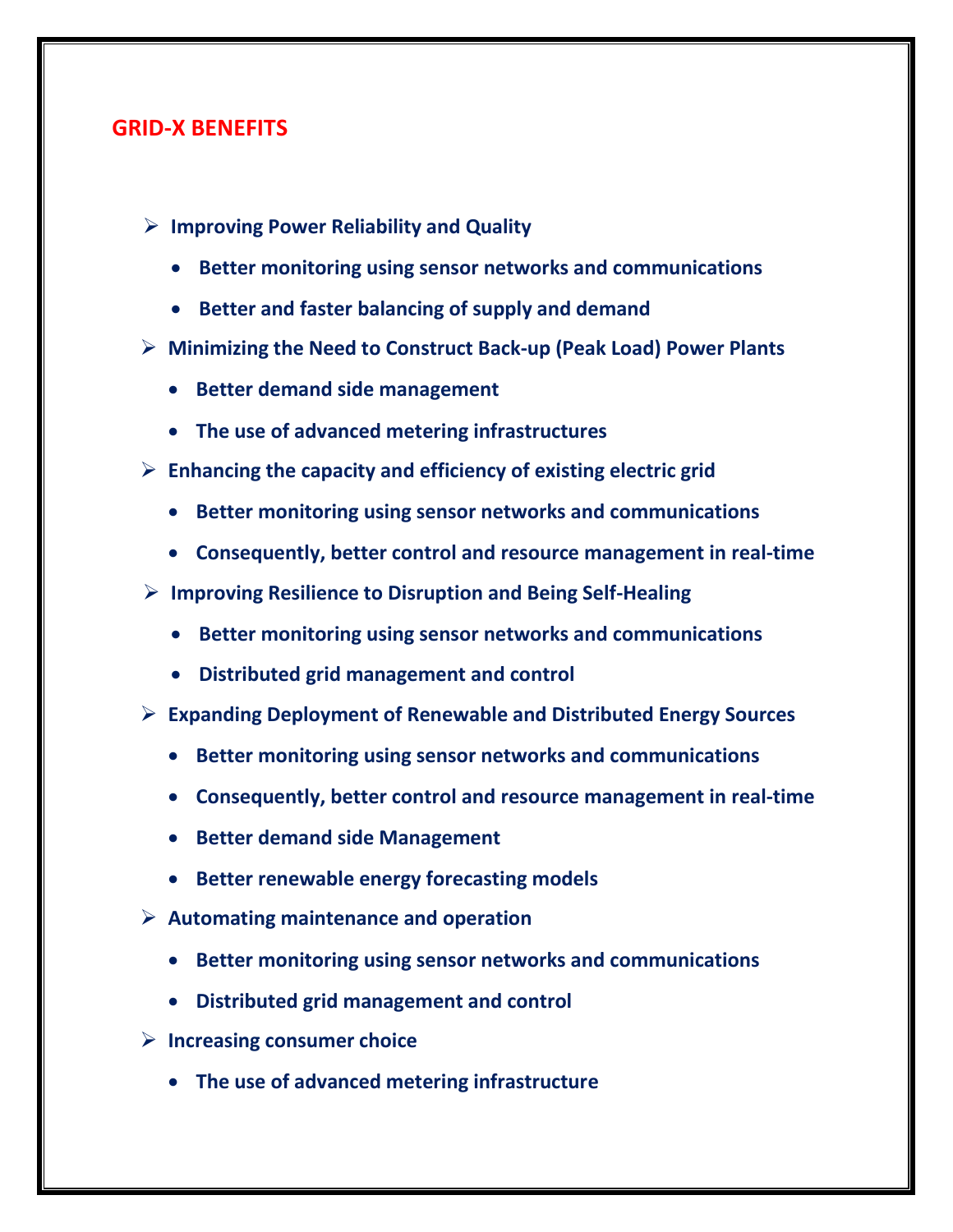## **UNIFIED SITE DASHBOARD**